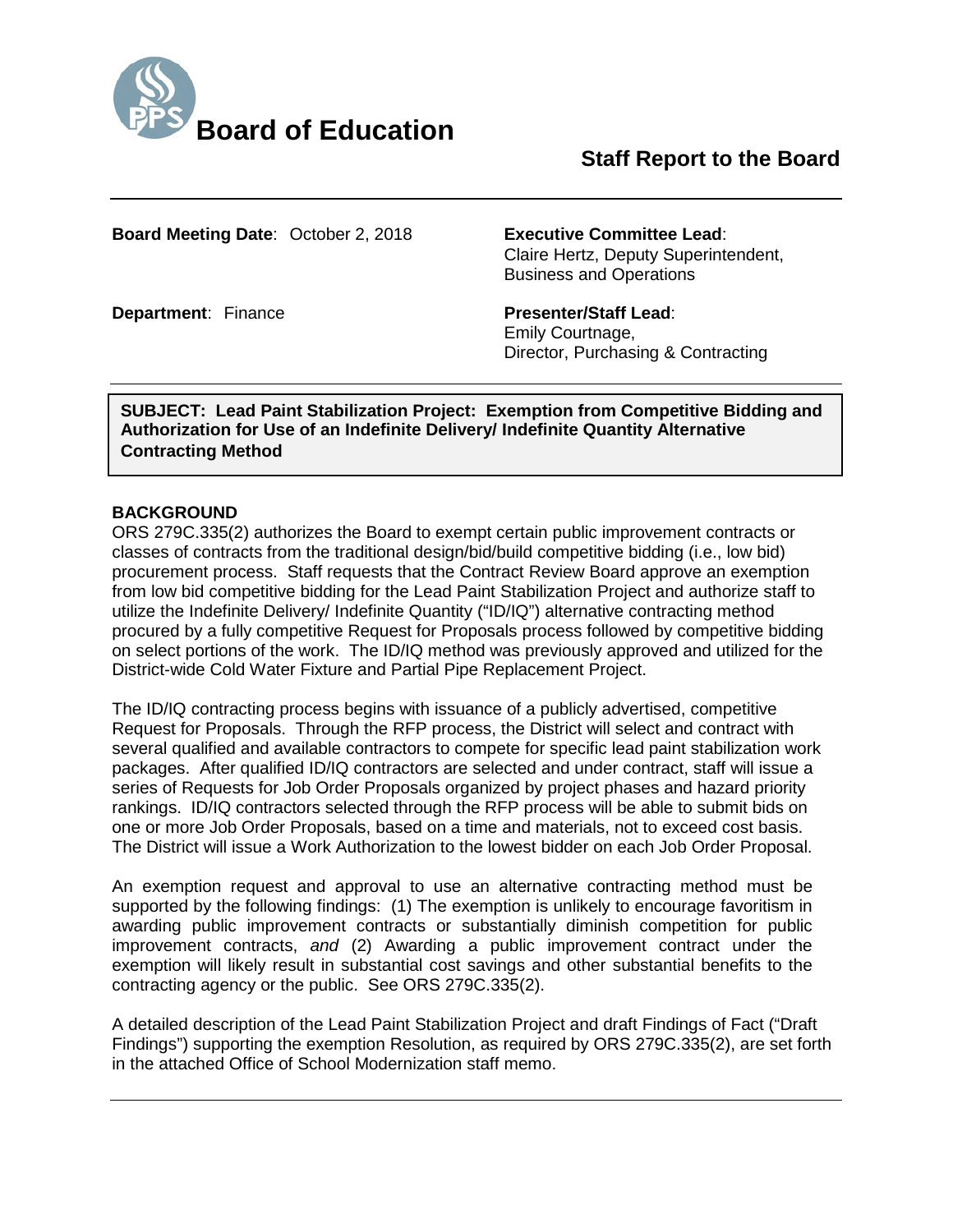### **RELATED POLICIES / BOARD GOALS AND PRIORITIES**

District Policy 8.50.090-P designates the Board as the local government contract review board with authority to exempt certain public contracts or classes of contracts from the standard competitive bidding process otherwise required by the Public Contracting Rules, as per ORS 279C.335(2).

#### **PROCESS / COMMUNITY ENGAGEMENT**

The Public Contracting Rules require that the Contract Review Board conduct a public hearing prior to adoption of a Resolution exempting a public improvement project from competitive bidding. PPS-49-0145(4)(a). Notification of the public hearing must be published in a trade newspaper of general statewide circulation at least 14 days before the hearing. PPS-49- 0145(4)(b). At the time of the Notice, copies of the Draft Findings must be made available to the public. PPS-49-0145(4)(c).

In compliance with these requirements, Purchasing & Contracting published a Notice of Public Hearing concerning the Lead Paint Stabilization Project exemption request on September 18, 2018 in the Business Tribune, the same Journal in which Purchasing & Contracting posts all required construction solicitation notices. Also on September 18, 2018, staff made the attached Draft Findings available to the public. Instructions for requesting copies of the Draft Findings are included in the Notice of Public Hearing.

At the public hearing, the District must offer an opportunity for any interested party to appear and present comment. PPS-49-0145(3)(d).

Adoption of the attached Resolution will not affect any other contract to which the District is a party nor effect any change in Public Contracting Rules or District policy.

#### **ALIGNMENT WITH EQUITY POLICY IMPLEMENTATION PLAN**

The ID/IQ alternative contracting method is in alignment with the District's Equity in Public Purchasing & Contracting Policy and implementation plan. A benefit of the ID/IQ method, as opposed to the standard design/bid/build low-bid contracting method, is the District's ability to include evaluation criteria in the RFP to help ensure selection of prime contractors with strong commitment to use and demonstrated success in using Certified minority owned, women owned, service-disabled veteran owned, and emerging small businesses ("Certified businesses") subcontractors or partners. The District will award points for demonstration of a history of Certified business utilization and a substantive plan of outreach to, partnership with, and/or inclusion of Certified subcontractors.

The Request for Proposals will be open and publicly advertised. Purchasing & Contracting will notify minority contracting communities about the solicitation and encourage Certified business participation. The selected contractors will be required to comply with the District's Workforce Equity and Career Learning requirements, as well as report on Certified business subcontractor utilization, during the course of the project.

#### **BUDGET / RESOURCE IMPLICATIONS**

Unlike a traditional design/bid/build procurement, in which a contract is awarded to the qualified low bidder, the RFP for this project will allow the District to review and evaluate the experience and qualifications of Proposers based on a number of factors: Project management and lead paint stabilization expertise and certifications; experience with commercial and/or institutional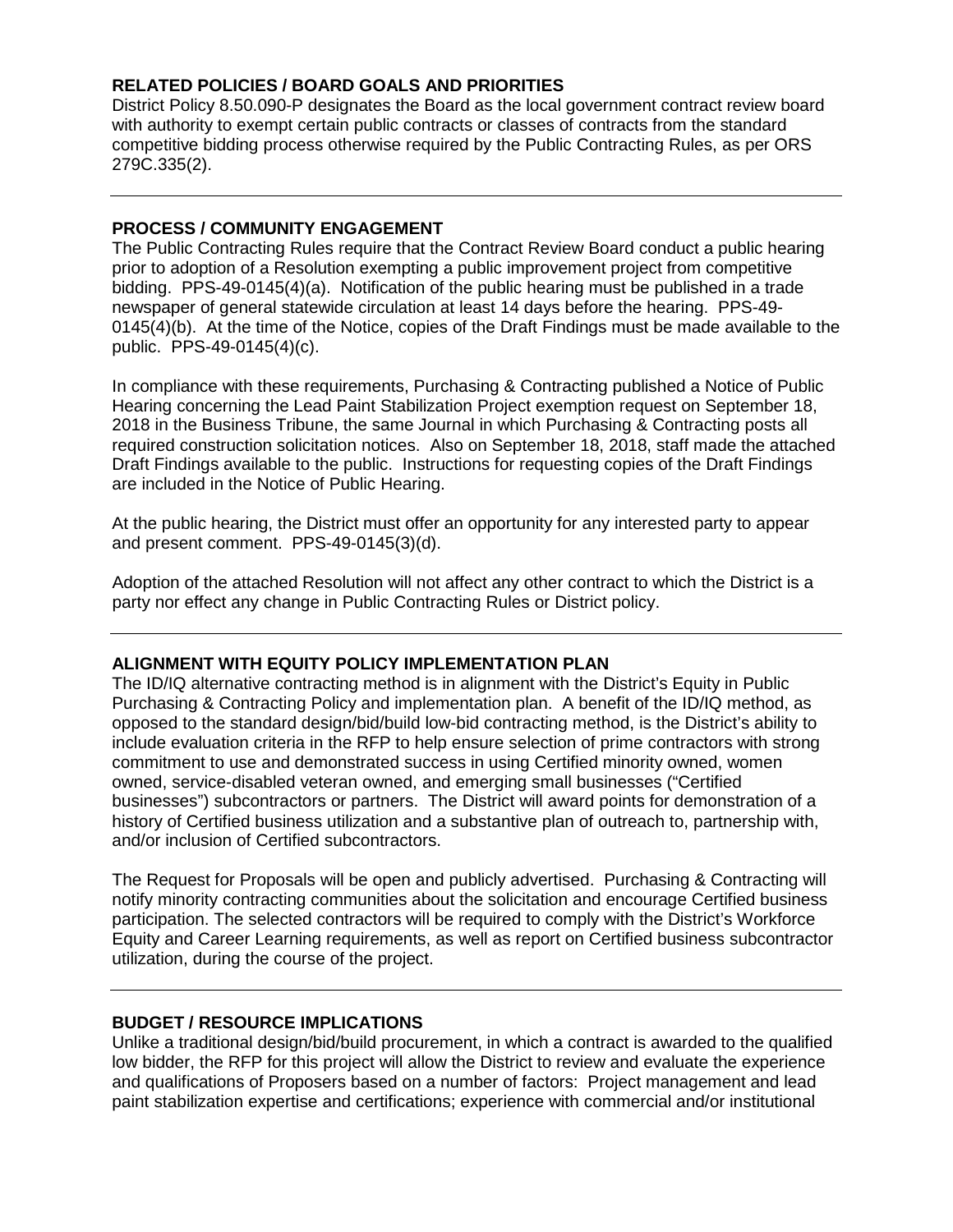multiple site or multiple campus projects undertaken with the same client over one or more phases of design and construction; workplace safety record; available labor capacity; and hourly labor rates. The RFP process also allows price-discovery and competitive evaluation of hourly rates, ensuring competitively priced Job Order Proposals.

#### **NEXT STEPS / TIMELINE / COMMUNICATION PLAN**

A public hearing is scheduled for the October 2, 2018 Board Meeting. At that meeting, the Board will recess and convene as the Contract Review Board pursuant to ORS 279A.060 and District Policy 8.50.090-P. The Contract Review Board must offer an opportunity for any interested party to appear and present comment. After the public hearing, the Board will reconvene and vote on the attached Resolution.

Staff from the Office of School Modernization will be available at the October 2, 2018 Board Meeting and public hearing to respond to questions relating to the work described in the attached Resolution and Draft Findings.

If this Resolution is adopted, staff in Purchasing & Contracting and the Office of School Modernization will prepare solicitation documents and issue a Request for Proposals for qualified and available Proposers eligible to bid on Lead Paint Stabilization Project work packages.

#### **ATTACHMENTS**

- **A. Resolution to Authorize Alternative Contracting Method**
- **B. Office of School Modernization Staff Memo with Draft Findings**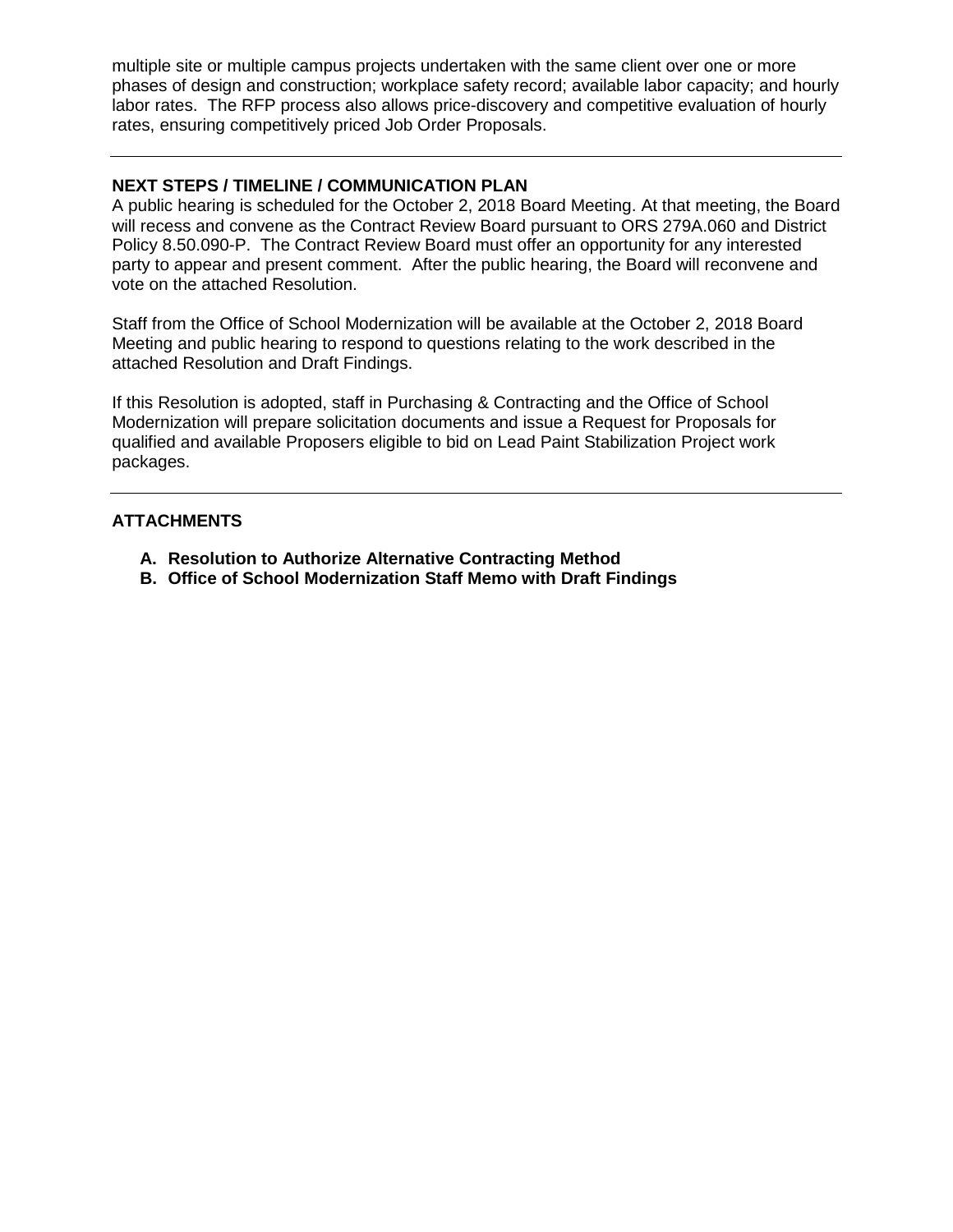

**Board of Education Informational Report**

### **MEMORANDUM**

| Date:    | September 14, 2018                                                                                                                                                                                                             |
|----------|--------------------------------------------------------------------------------------------------------------------------------------------------------------------------------------------------------------------------------|
| To:      | Board of Education                                                                                                                                                                                                             |
| From:    | Dan Jung<br>Senior Director, Office of School Modernization                                                                                                                                                                    |
| Subject: | Recommended Draft Findings in Support of Alternative Contracting<br>Methodology/ Use of Indefinite Delivery/Indefinite Quantity ("ID/IQ") Method<br>for the Portland Public Schools ("District") Lead Paint Stabilization Work |

### **INTRODUCTION**

At the request of the District, from November 2016 to April 2017, a third-party consultant performed a lead paint condition assessment at 94 district properties. The purpose of the assessment was to identify interior and exterior painted/varnished finishes that are in poor (deteriorated) condition and may present a lead hazard. Paint and varnish conditions were assessed using the US Department of Housing and Urban Development (HUD) Guidelines for the Evaluation and Control of Lead-Based Paint Hazards in Housing. The consultant prepared Lead Paint Condition Assessment Reports for all sites that included a summary of findings, recommendations, deteriorated paint/varnish table, and field drawings identifying deteriorated paint and varnish locations. The results of the assessment identified over 930,000 square feet of painted or varnished surfaces that are in a deteriorated condition and need to be addressed. Thereafter, District Facilities and Asset Management department (FAM) staff, in consultation with CBRE/HEERY Project Manager, and third-party consultant PBS Engineering and Environmental, developed a detailed response plan and hazard matrix to prioritize the stabilization of all deteriorated paint/varnish locations identified.

The response plan outlines a four-phase implementation strategy, based on a hazard priority ranking that was developed using the data included in the assessment reports. All sites and locations were ranked in priority based on HUD assessment guidelines. A draft response plan was presented to the Senior Director, Office of School Modernization on May 23, 2018 for review.

#### **PROJECT DESCRIPTION**

Areas noted in the assessment reports will be repaired and painted to stabilize the peeling, chipping, chalking, or cracking paint. In most cases, only areas of deterioration will be painted to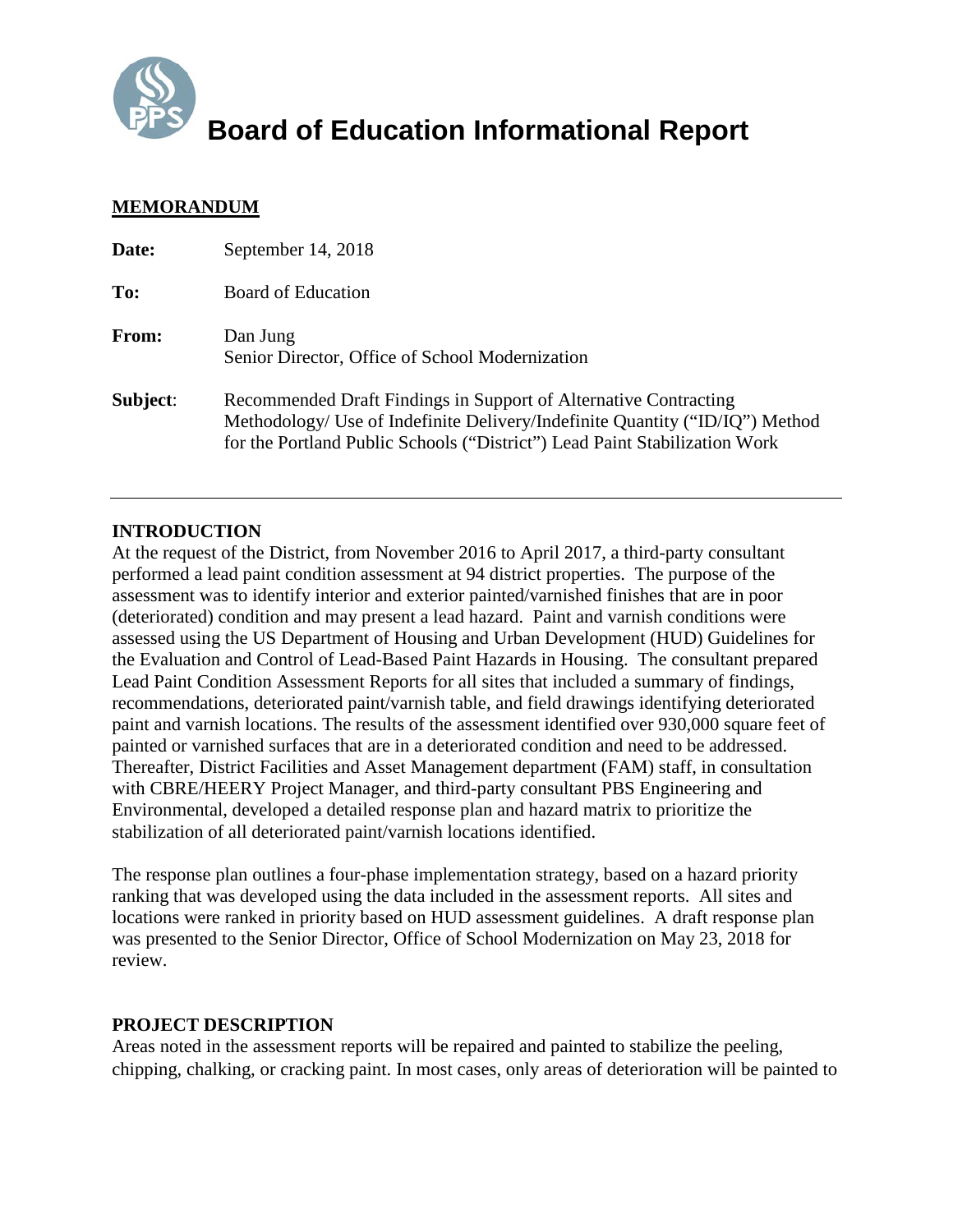address the hazard. This approach addresses the areas of most urgent concern and is consistent with the intent of the 2017 Bond.

# Priority Ranking

A priority ranking spreadsheet has been developed using the data included in the assessment reports. Sites were ranked based on the HUD assessment guidelines that consider age of occupants in classrooms and common areas (age six or younger) and location of paint deterioration (accessible to children, above or below 5 feet). Additional considerations employed for ranking include amount of damage as a ratio of deterioration to total square footage of the building and whether paint chips were present in soil.

> NOTE: HUD guidelines specifically address and prioritize locations with children 6 years of age and younger. PPS has expanded this guidance to include any classroom or common area with Pre-Kindergarten (PK) programs through second grade to account for use of space changes and co-location of programs.

Due to the scale of the project, the scope of work has been broken into four phases (Phase I-IV). Each phase was then further broken down into priority groups. A total of nine priority groups have been developed. Schools within each group have been prioritized based on the priority ranking system discussed in Section II above.

Work will be implemented in the following order:

# **Phase-I**

Pre-Kindergarten (PK) through second grade classrooms and common areas on building interiors with deteriorated paint surfaces below 5-feet.

## PRIORITY 1

PK-2 locations where the above discussed priority-ranking spreadsheet rated a site in the highest categories on the weighted rating system.

## PRIORITY 2

PK-2 locations at eleven sites with pre-kindergarten programs not included in Group 1. Six of these sites have PK and K-2 grade locations that will be addressed. Five sites have PK locations at the site, but no K-2 locations (ie., daycare programs at High Schools, Head Start programs at a non-school site).

## PRIORITY 3

PK-2 locations where the above discussed priority-ranking spreadsheet rated a site as mid-range on the weighted rating system for a building interior.

### PRIORITY 4

PK-2 locations where the above discussed priority-ranking spreadsheet rated a site as low-range on the weighted rating system for a building interior.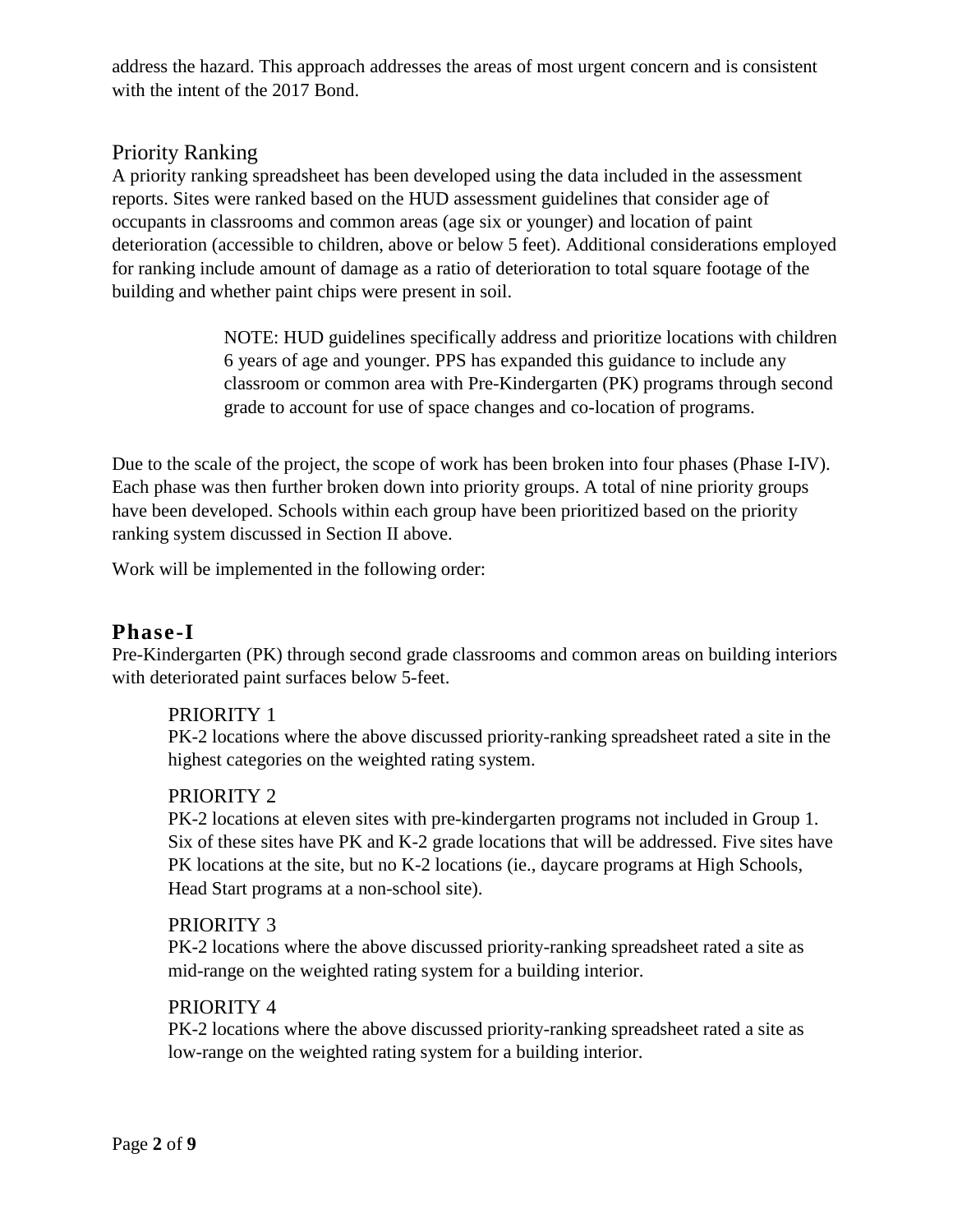# **Phase-II**

Exterior accessible areas with deteriorated paint or paint chips in soil frequented by pre-Kindergarten (PK) through second grade students.

## PRIORITY 1

Sixty-two sites as ordered by the weighted rating system for building exterior.

# **Phase-III**

### PRIORITY 1

 $3<sup>rd</sup>$ -12<sup>th</sup> grade classrooms and common areas on building interiors with deteriorated paint surfaces at K-5, K-8, and K-12 buildings.

## PRIORITY 2

 $6<sup>th</sup>$ -12<sup>th</sup> grade classrooms and common areas on building interiors with deteriorated paint surfaces at Middle School and High School buildings.

# **Phase-IV**

### PRIORITY 1

Exterior accessible areas with deteriorated paint or paint chips in soil not frequented by children age six and under at K-5, K-8, and K-12 buildings.

## PRIORITY 2

Exterior accessible areas with deteriorated paint or paint chips in soil at sites without children age six and under, including Middle Schools, High Schools, and Administration Buildings.

The project will require approximately two to three years to complete, subject to adjustment based on labor availability in the marketplace. The 2017 Bond has allocated approximately \$16.6 million for the lead paint stabilization project.

Staff cannot determine the precise scope of work for the stabilization of paint/varnish in all locations identified due to:

- Initial assessment was via a visual survey, whereas actual testing of lead containing paint/varnish is needed in many circumstances before scope is finalized
- Continued change of site and specific school use for Pre-K through  $2<sup>nd</sup>$  grade classes that change priority locations on an annual basis
- Constantly changing paint/varnish conditions from original assessment due to age of facilities and decades of deferred maintenance

As a result, it is not possible to utilize a traditional design-bid-build construction contracting method, which presumes a predetermined scope of work with clear limits of extent.

Staff therefore recommends an alternative form of contracting, Indefinite Delivery/Indefinite Quantity ("ID/IQ"), for the Fixture/Partial Pipe Replacement Project.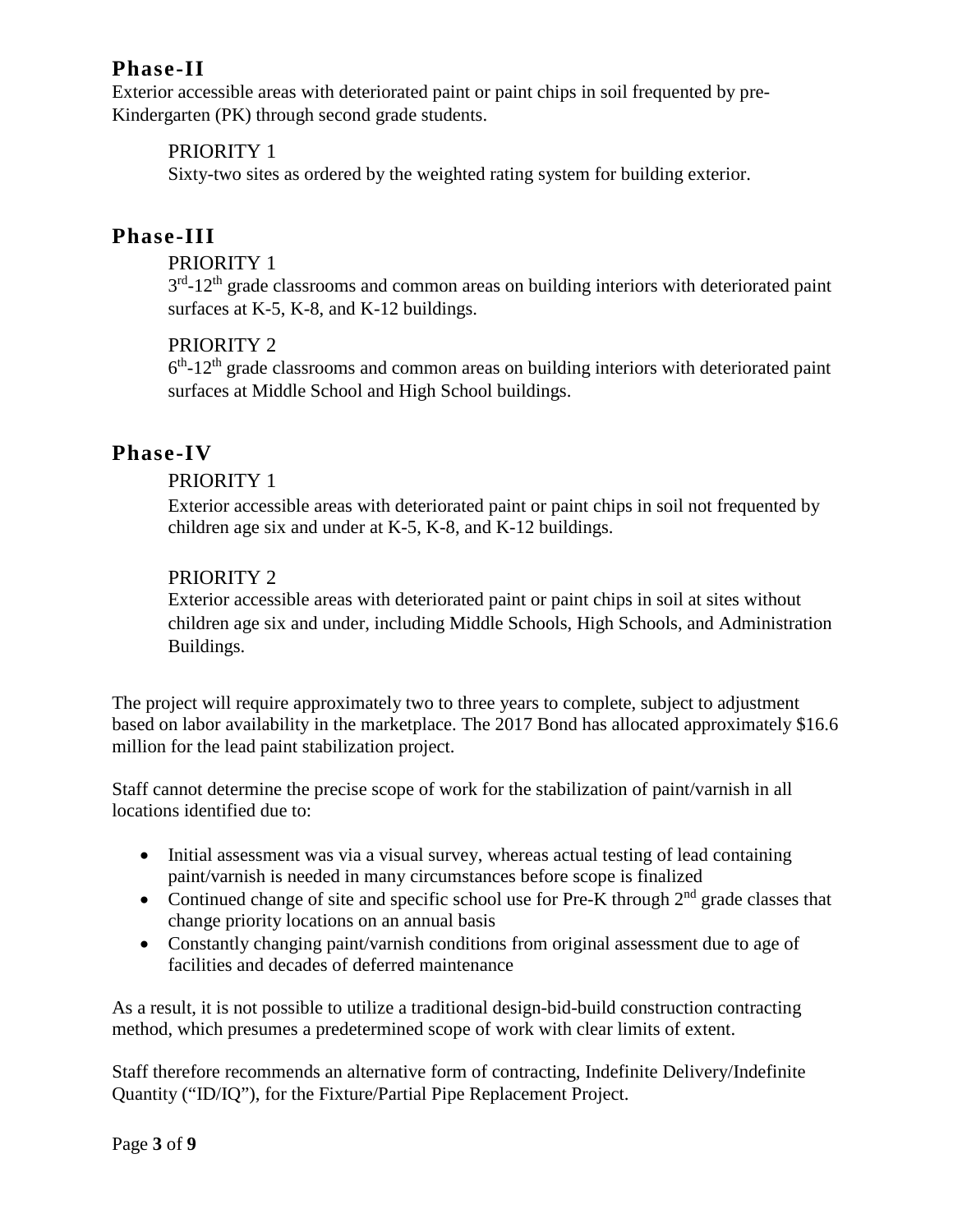## **ALTERNATIVE CONTRACTING METHOD**

A public agency Local Contract Review Board under Oregon Revised Statutes (ORS) 279C.337 may approve an exemption from traditional competitive bidding, provided that specific findings are made to justify the exemption. ORS 279C.337 allows the District Board to convene as a Local Contract Review Board and hold a public hearing for the purposes of approving an alternative contracting method. District Board meetings may serve as the public hearing.

An ID/IQ contracting method is useful when a public agency cannot predetermine the precise scope of work that it will require during the contract period. An ID/IQ specifies a number of base years with renewal options for additional years (as specified in the procurement and resulting contract) to accomplish work beyond what are initially determined, thereby reducing project delays.

The ID/IQ does not authorize work. The ID/IQ allows the District to establish a pool of qualified and available Proposers, through a Request for Proposals (RFP) process, who are then awarded ID/IQ contracts of equal maximum value. The ID/IQ contract value will be up to, but no more than, \$16.5M (the estimated project budget for labor and materials). Contractors with fully executed ID/IQ contracts are then entitled to informally submit competing Job Order Proposals for lead paint stabilization work issued by the District during the contract term. The Job Orders may require up to three years for completion. The District issued Requests for Job Order Proposals will include:

- Site specific scopes of work as conditions allow;
- District painting specifications;
- Assessment location maps; and
- LRRP certification: and
- An established period to conduct site assessments prior to submission of Job Order Proposals.

Job Order Proposals for the ID/IQ contract will be on a time and materials, not to exceed basis. ID/IQ Contractors can submit proposals in response to one or more Requests for Job Order Proposals, all under the same contract. The District will issue a Work Authorization to the lowest cost Proposer. The Work Authorization is considered final after a protest period of three business days.

The diagrams below illustrate the ID/IQ contracting method.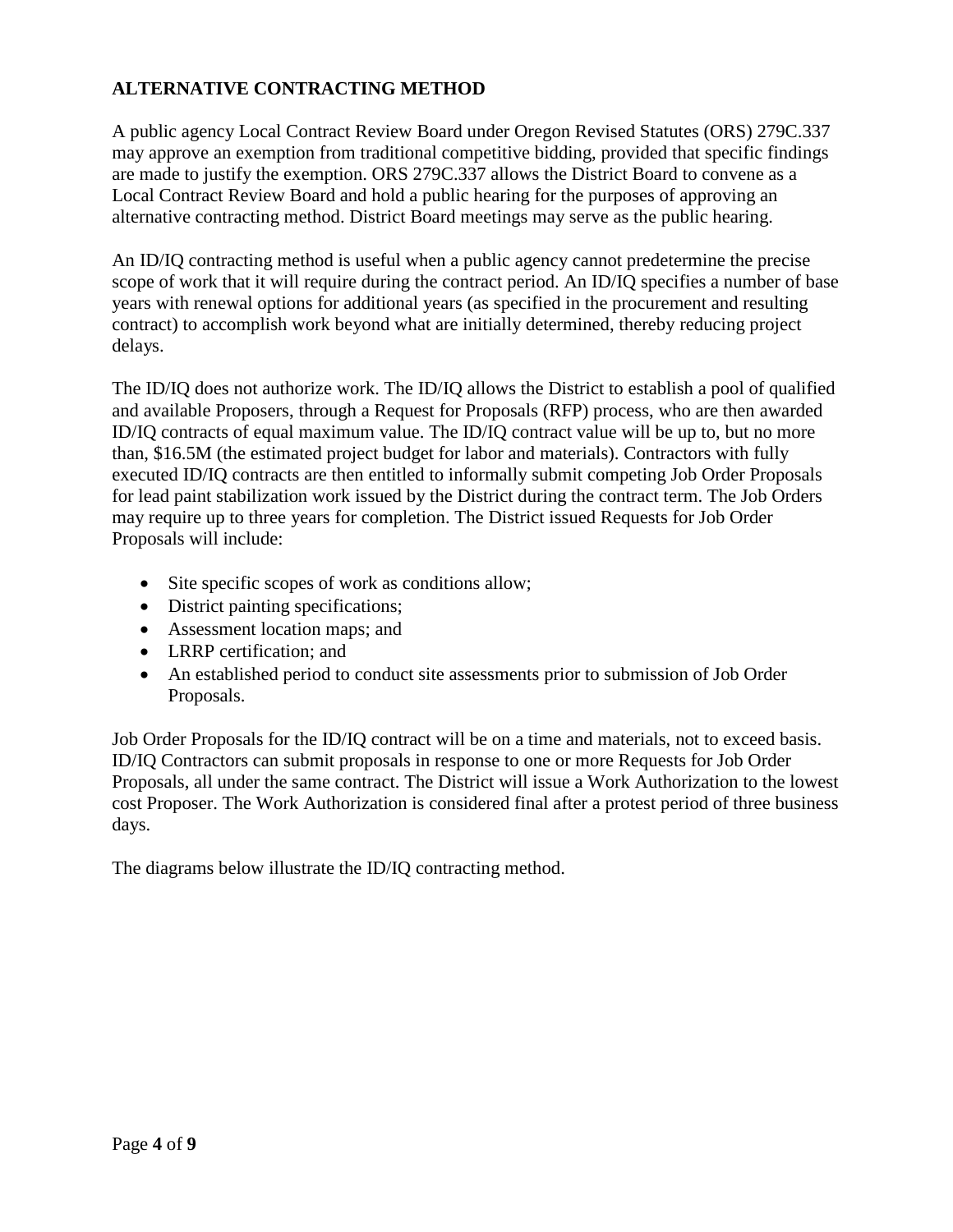

Pursuant to ORS 279C.335, the following are the Staff recommended draft findings in support of an exemption from traditional competitive bidding to utilize the ID/IQ contracting method for the Lead Paint Stabilization Work.

## **DRAFT FINDINGS**

Following are the factors for consideration under ORS 279C.335 (2), followed by the Staff's draft findings in *italics*.

"(a) The exemption is unlikely to encourage favoritism in awarding public improvement contracts or substantially diminish competition for public improvement contracts."

*The requested exemption will not encourage favoritism or substantially diminish competition. The District will utilize a competitive Request for Proposals (RFP) process for the Lead Paint Stabilization Work. The District will award an ID/IQ contract to all proposers in the competitive range. The RFP is formally advertised with public notice and disclosure of the planned Alternative Contracting Method. Full competition will be encouraged and all qualified Proposers will be invited to submit proposals. The ID/IQ contract award will be based upon an objective review and scoring of proposals by evaluation committee based on selection criteria identified in the RFP. ID/IQ Contractors will then be entitled to informally submit competing Job Order Proposals in response to District-issued Requests for Job Order Proposals. ID/IQ contractors can compete for several work packages all under the same contract. As required by the District's Equity in Public Purchasing and Contracting policy, the evaluation criteria will include outreach to and a plan for utilization of Certified Businesses.*

"(b) Awarding a public improvement contract under the exemption will likely result in substantial cost savings and other substantial benefits to the contracting agency or the state agency that seeks the exemption or, if the contract is for a public improvement described in ORS 279A.050 (3)(b), to the contracting agency or the public. In approving a finding under this paragraph, the Director of the Oregon Department of Administrative Services, the Director of Transportation or the local contract review board shall consider the type, cost and amount of the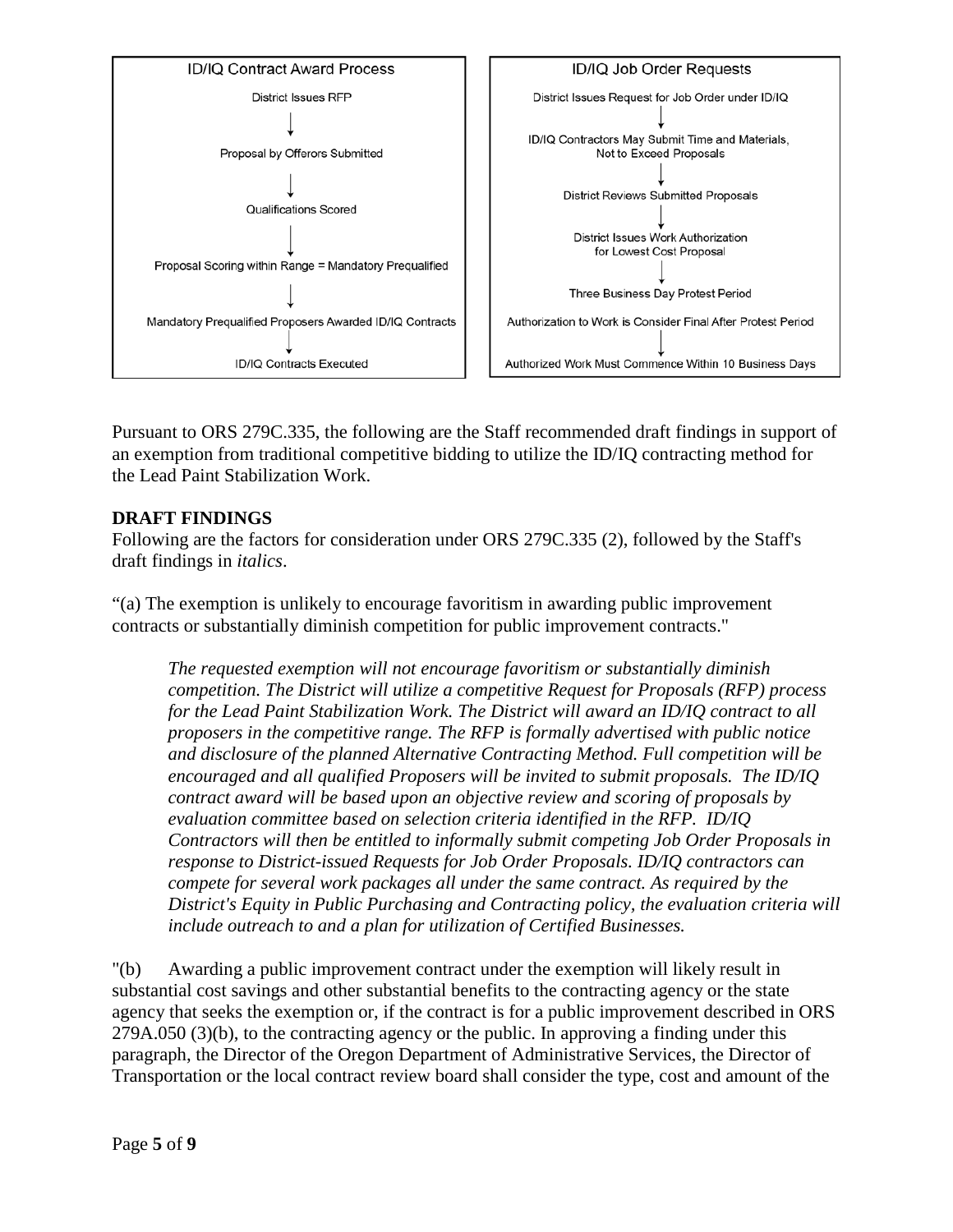contract and, to the extent applicable to the particular public improvement contract or class of public improvement contracts, the following:

"(A) How many persons are available to bid;"

*It is reasonable to anticipate between five to ten firms will propose on the Lead paint Stabilization Work based on prior contracting experience and the estimated project budget. The District will conduct outreach to encourage small to medium sized firms to form partnerships with larger firms and submit partner proposals in response to the RFP.* 

"(B) The construction budget and the projected operating costs for the completed public improvement;"

*The construction budget and expected operating budgets are set forth above in the project description. District Office of School Modernization (OSM) staff intends to issue several Requests for Job Order Proposals organized by the priority matrix and phases. Organization of the work packages by school clusters and priorities introduces project efficiency requiring teams of contracted labor to focus on a limited geographic area and on a set number of school sites. The OSM project managers will therefore only need to manage school access for limited school cluster based teams. Managing no more than five to eight teams by school cluster allows for greater planned coordination with facilities operations managers (FAM) who are themselves organized by school cluster. Planned coordination of school access and job orders by school cluster will reduce impacts to daily school operations that could otherwise result in disruption-related costs.*

"(C) Public benefits that may result from granting the exemption;"

*Unlike a traditional design/bid/build procurement, the Request for Proposal process for this project allows the District to review and evaluate the experience and qualifications of Proposers based on a number of factors including project management and lead paint stabilization expertise; experience with commercial and/or institutional multiple site or multiple campus projects undertaken with the same client over one or more phases of design and construction; workplace safety record; available labor capacity; and hourly labor rates.*

*The RFP allows the District to perform a more in-depth financial health review of all RFP Proposers and offer contracts to highly qualified and experienced Proposers with capacity to complete the work within the District's timeline.* 

*The RFP process also allows price-discovery and competitive evaluation of hourly rates, ensuring competitively priced Proposals.*

"(D) Whether value engineering techniques may decrease the cost of the public improvement:"

*Value engineering is a routine practice in public improvement projects regardless of procurement method. The inherent flexibility of the ID/IQ process allows the District to limit the number of potential scope increase through a cost-benefit analysis of service level need, thus decreasing the overall project cost.*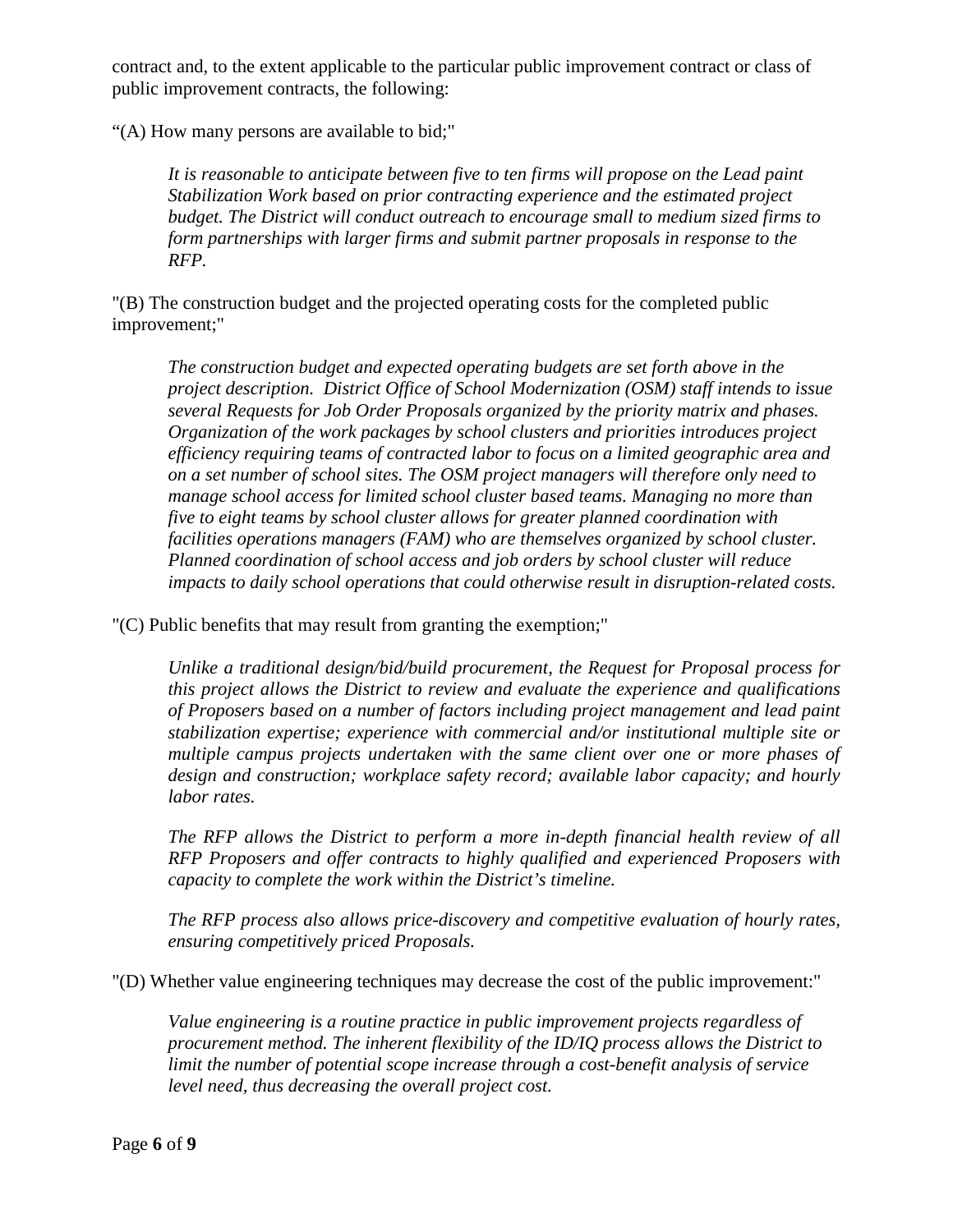*Value engineering during all phases of the work could therefore decrease the estimated project budget of \$16.6M. The structure of the ID/IQ contract, with a series of Requests for Job Order Proposals and ensuing Work Authorizations, would allow the District to adjust work packages without the need for issuing contract amendments.*

"(E) The cost and availability of specialized expertise that is necessary for the public improvement:"

*The challenge of managing a specialized paint stabilization project over multiple campuses and over one or more phases of design and construction is significant. The project requires all firms performing the work to have a Lead-Based Paint Renovation License and all personnel working on the project to have taken a Lead-Based Paint Renovator training course. All work must conform to the Environmental Protection Agency's Lead Paint Renovation, Repair, and Painting (RRP) rules and guidelines. The RFP process allows for review of Proposer expertise not afforded in traditional design/bid/build (low bid) procurement.* 

"(F) Any likely increases in public safety:"

*The alternate procurement method will increase public safety for 94 schools because it will ensure:*

- *That the contracted firm and employees hold Lead Paint specific certifications;*
- *That the contracted firm has knowledge of engineering controls and lead safe work methods to protect staff and students from potential environmental hazards;*
- *That there is extensive coordination with facilities administration, custodial and maintenance staff; and*
- *That there is careful coordination with third-party environmental testing labs.*

*It is not possible to utilize a traditional design/bid/build procurement method, which presumes a predetermined scope of work with clear limits of extent. The ID/IQ allows Contractors to accomplish work as needed to reduce likely sources of lead paint hazards and in conformance with EPA guidelines thus increasing public safety.*

"(G) Whether granting the exemption may reduce risks to the contracting agency, the state agency or the public that are related to the public improvement;"

*The ID/IQ contracting method will provide the District with the ability to secure contracts with several qualified and experienced contractors with capacity to tackle one or more work packages, thus reducing the likelihood of delays in the work.*

"(H) Whether granting the exemption will affect the sources of funding for the public improvement:"

*There will be no impact on the funding of this project due to the ID/IQ process.*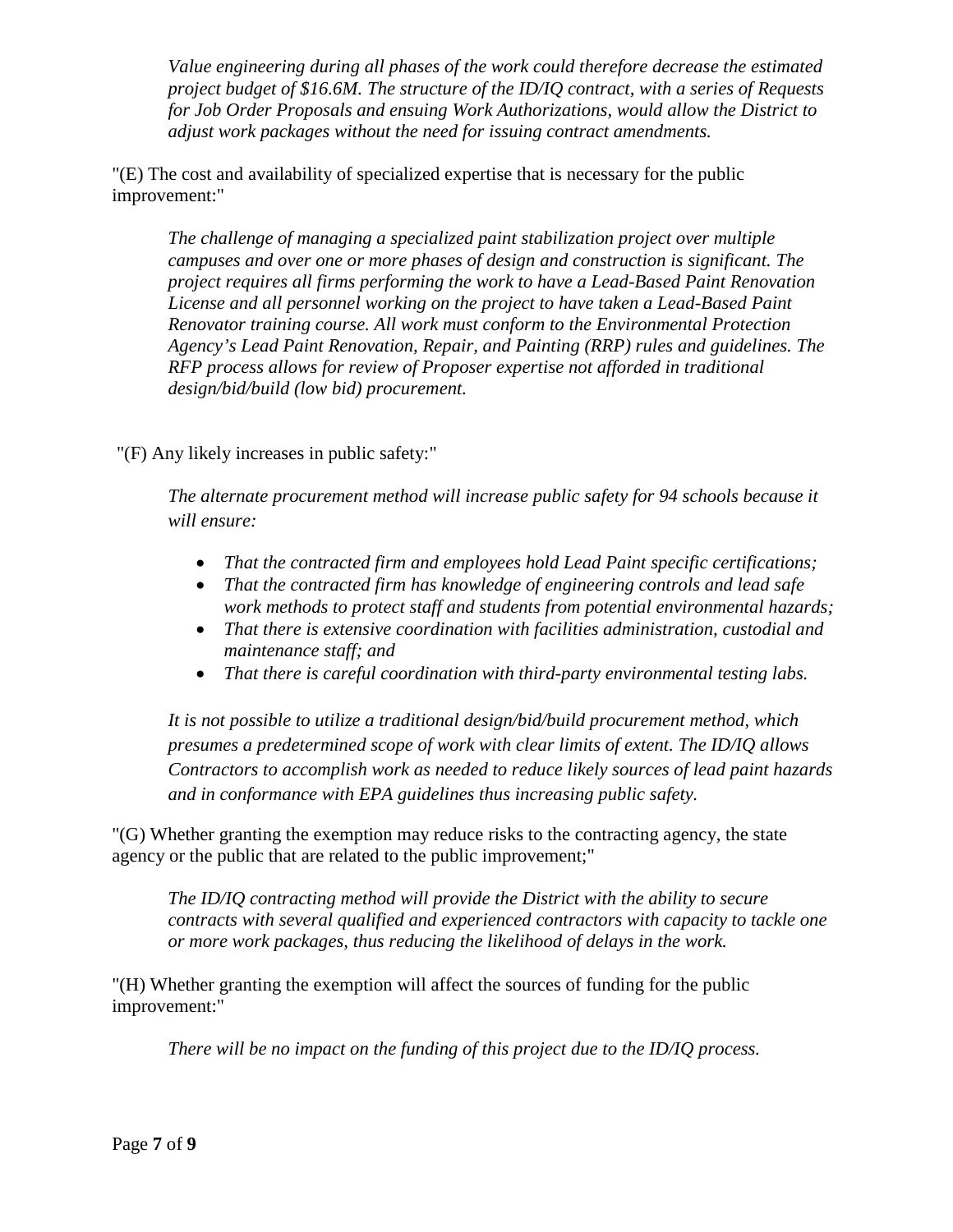"(I) Whether granting the exemption will better enable the contracting agency to control the impact that market conditions may have on the cost of and time necessary to complete the public improvement:"

*The RFP will allow the District to understand the market conditions in terms of available labor capacity and lock in hourly labor rates prior to issuance of Requests for Job Order Proposals under ID/IQ contracts. In so doing, the District can control the impact of market conditions on the project.*

"(J) Whether granting the exemption will better enable the contracting agency to address the size and technical complexity of the public improvement;"

*The Lead Paint Stabilization Work implements a District-wide deteriorated lead paint response plan at 94 sites. Reduction of lead paint hazards is technically complex as it involves several variables including:*

- *Firm and employee Lead Paint specific certifications;*
- *Knowledge of engineering controls and lead safe work methods;*
- *Constantly changing conditions due to age of facilities and decades of deferred maintenance; and*
- *Extensive coordination with facilities administration, custodial and maintenance staff; and*
- *Coordination with third-party environmental testing labs.*

*Project work must occur during periods of limited school access: Evenings, weekends, and days when schools are not in session. The project work also requires time sensitive coordination with a third party Lead Paint Analytical Labs to ensure conformance with EPA lead paint stabilization guidelines.* 

*The RFP will allow the District to select Proposers who possess demonstrated technical expertise to complete a complex, multi-campus environmental work. The traditional design/build/bid procurement method by comparison offers no assurance that a lowest bidding contractor possesses qualifications or capacity to address the size and complexity of the Lead Paint Stabilization Work.* 

"(K) Whether the public improvement involves new construction or renovates or remodels an existing structure;"

*This project will renovate portions of interior and exterior painted surfaces within 94 existing structures to reduce lead paint hazards. The Request for Proposal process, with evaluation of qualifications, capacity, and experience, will ensure that ID/IQ Contractors have the expertise and capacity to undertake work at as few as eight schools and as many as 94 schools.*

"(L) Whether the public improvement will be occupied or unoccupied during construction;"

*The Lead Paint Stabilization Work will require construction during times of limited occupancy of the 94 sites. The Request for Proposal process will ensure that ID/IQ Contractors possess an established history of maintaining job site safety.*